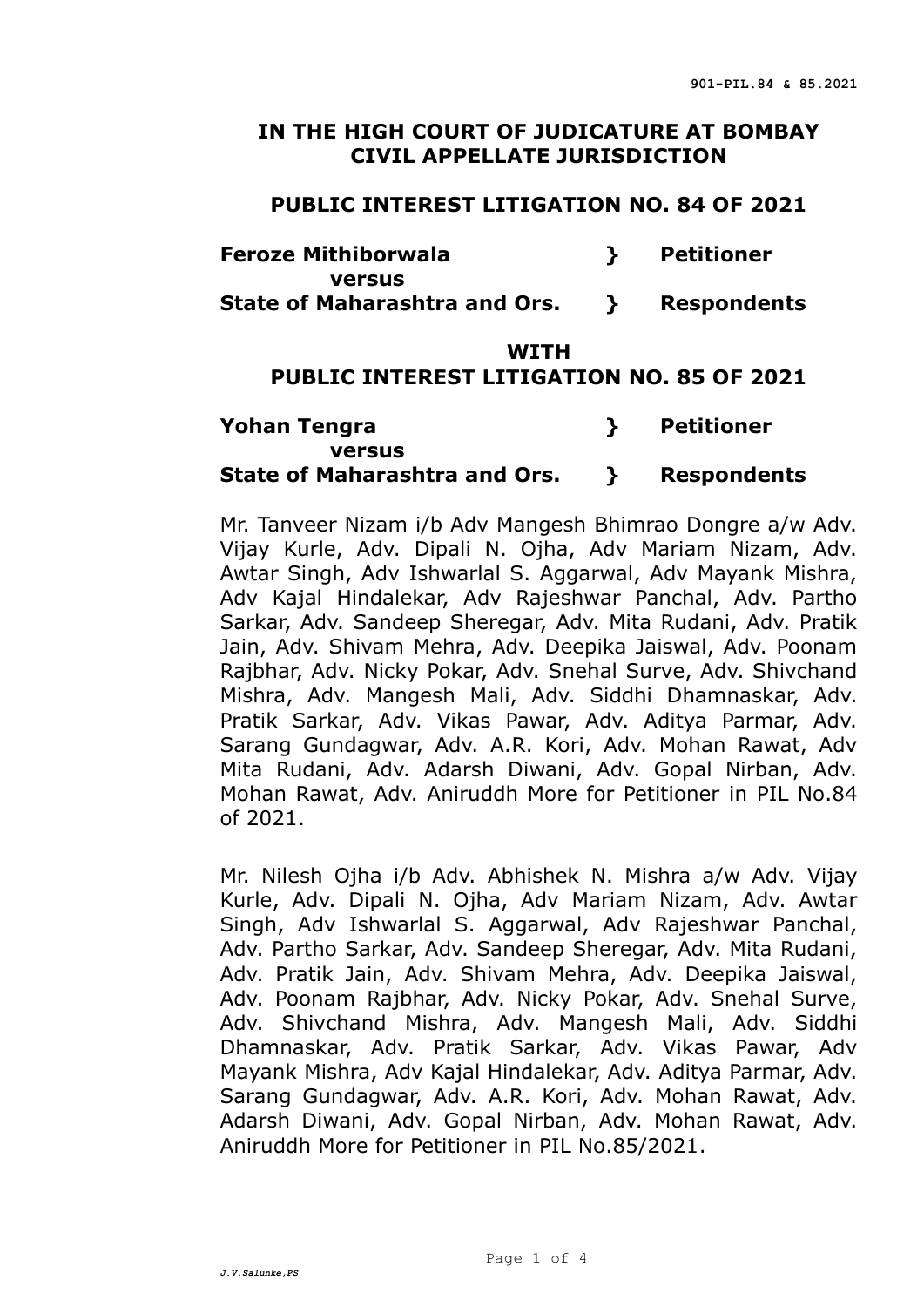Mr. Anil Anturkar, Special Counsel a/w Mr. P. P. Kakade, Government Pleader a/w Ms. Reena A. Salunkhe, AGP for State.

Mr. Anil C. Singh, ASG a/w Mr. Aditya Thakkar a/w Mr. D P Singh for Respondent –Union of India

Mr. T. J. Pandian with Mr. T. C. Subramanian for Respondent no. 6.

Mr. Suresh Pakale a/w Mr.Om Suryawanshi for MCGM.

# **CORAM: DIPANKAR DATTA, CJ & M. S. KARNIK, J.**

## **DATE: MARCH 2, 2022**

## **P.C.:**

**1.** Mr. Anturkar, learned senior advocate for the respondents, has placed before us an order dated 1<sup>st</sup> March 2022 signed by the Chief Secretary, Department of Disaster Management, Relief and Rehabilitation and Chief Executive Officer, State Executive Committee.

**2.** Although such order has not yet been published, as stated by Mr. Anturkar, it reveals that the State Executive Committee has decided to maintain the impugned earlier restriction that public transport cannot be availed of by those who are not fully vaccinated. This order, according to Mr. Anturkar, is based on the minutes of the meeting of the State Executive Committee (hereafter "the Committee", for short) chaired by the Chief Secretary to the Government of Maharashtra on 25<sup>th</sup> February 2022.

**3.** In our order dated 22nd February 2022, we had in no uncertain terms observed that the previous orders of the State Government imposing restrictions on user of public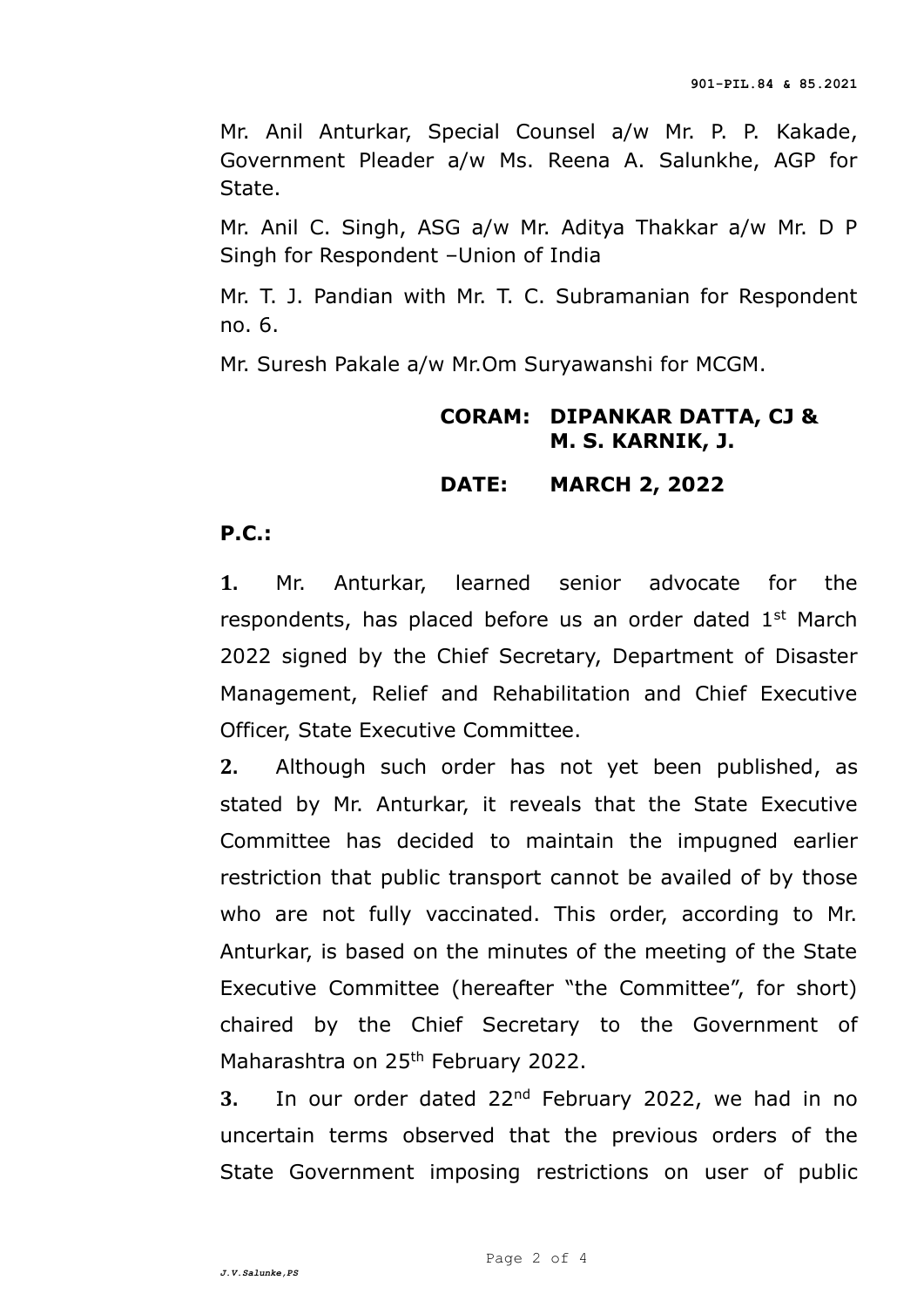transport had no sanction of law and that in keeping with the improving situation, it would be eminently desirable if the Committee takes a decision which would effectively put a quietus to the issues raised in the PIL petitions. The hope and trust reposed by us in the Committee that it would take a decision, which is reasonable and not in derogation of the Fundamental Rights of the citizens guaranteed by Article 19(1)(d), stand belied. We were utterly mistaken. The Committee, instead of respecting the observations that were made in the order dated 22<sup>nd</sup> February 2022, has once again insisted on only those who are vaccinated to avail public transport despite the fact that presently in Mumbai and its adjoining areas almost every activity is being performed as in the pre-pandemic days and normalcy has been restored in fair measure. In hindsight, we feel that having regard to the gross violations of the Disaster Management Act, 2005 (hereafter "the Act", for short) and the rules framed thereunder in imposing restrictions since  $10<sup>th</sup>$  August 2021, it would have been appropriate if we had struck down the further orders passed in the name of the State Government post August, 2021 by the Chief Secretary, Government of Maharashtra in exercise of our *suo motu* powers instead of, in accordance with judicial discipline, permitting the Committee to take a fresh decision. This decision of the Committee, in the circumstances, is unexpected to say the least.

**4.** Be that as it may, since a new order has been issued under the Act maintaining the same restriction as before, publication of which is in contemplation, we are of the considered opinion that nothing further survives for decision